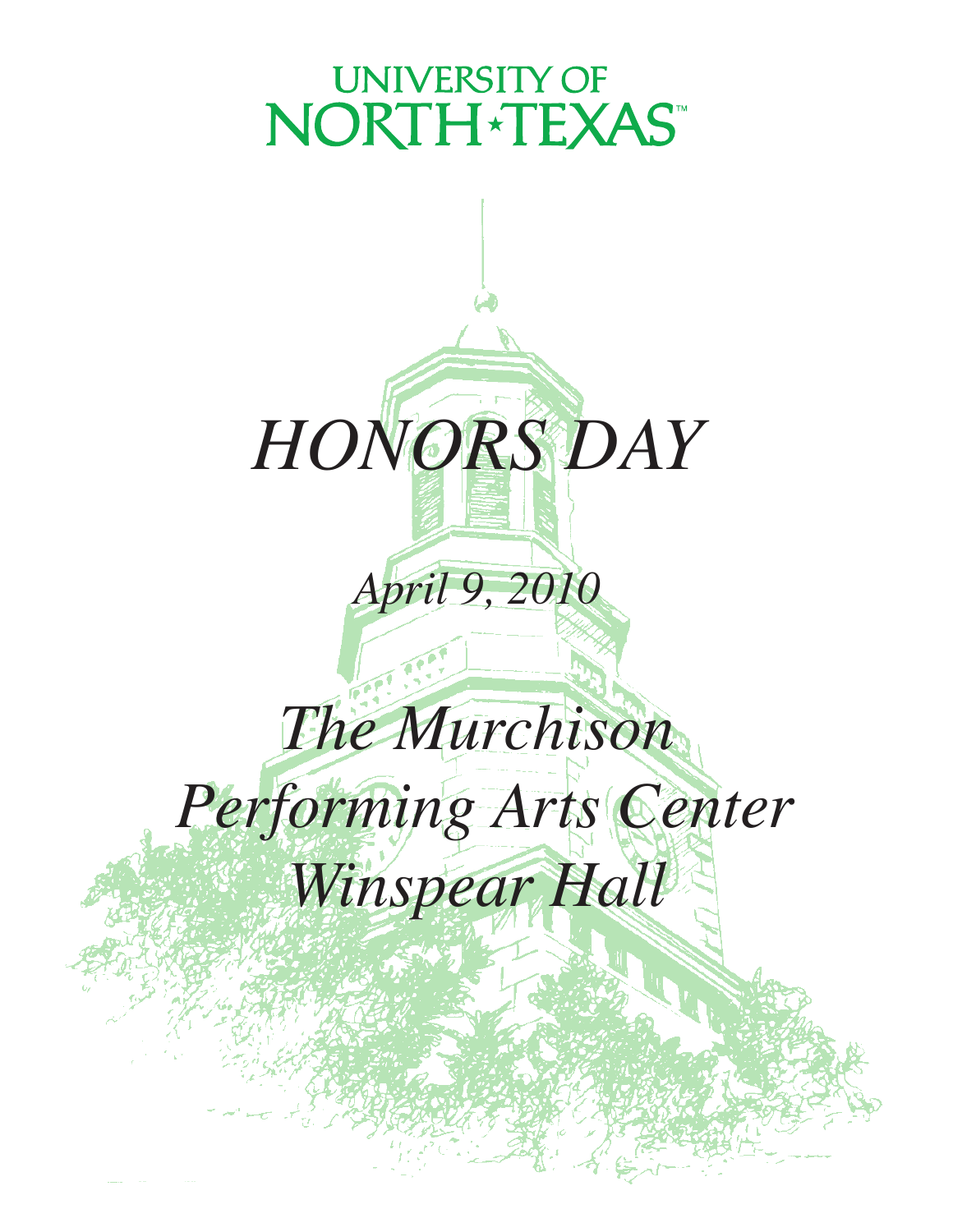## UNIVERSITY OF NORTH TEXAS *2010 Honors Day Convocation*

PRE-CEREMONY MUSIC

*Dorian Toccata and Fugue in D Minor Johann Sebastian Bach* 

PROCESSIONAL\* *Trumpet Tune in D Major*  $H$  *Alarma Purcell* 

PRESENTATION OF COLORS\* AFROTC Color Guard

NATIONAL ANTHEM\* Jonathan Yarrington *Outstanding Graduate Student in Vocal Studies*

WELCOME Dr. Gloria Cox *Dean, Honors College Co-chair, Honors Day*

*Interim President*

INTRODUCTION OF SPEAKER DR. Elizabeth With *Interim Vice President for Student Development Co-chair, Honors Day*

KEYNOTE SPEAKER DAKOTA DAKOTA DAKOTA DAKOTA DAKOTA DAKOTA DAKOTA DAKOTA DAKOTA DAKOTA DAKOTA DAKOTA DAKOTA DA *President, Student Government Association*

*College of Music*<br>*Anton Arensky* (1861 – 1906)

OPENING REMARKS AND INTRODUCTIONS Phil Diebel

INTRODUCTION OF SPECIAL MUSIC Dr. Jim Scott

*Piano Trio in D Minor, op32 (1894) II Scherzo-Allegro molto*

> Maria Jose Romero Ramos, violin Mei-En (Grace) Ho, cello Arsentiy Kharitonov, piano

#### PRESENTATION OF AWARDS AND HONORS

ACADEMIC AWARDS Dr. Gloria Cox

RECOGNITION AWARDS Dr. Elizabeth With

NATIONAL HONOR SOCIETIES Dr. Wendy K. Wilkins AND NATIONAL AWARDS *Provost and Vice President* 

FACULTY AWARDS Dakota Carter

THE 'FESSOR GRAHAM AWARD Dr. Wendy K. Wilkins

*for Academic Affairs*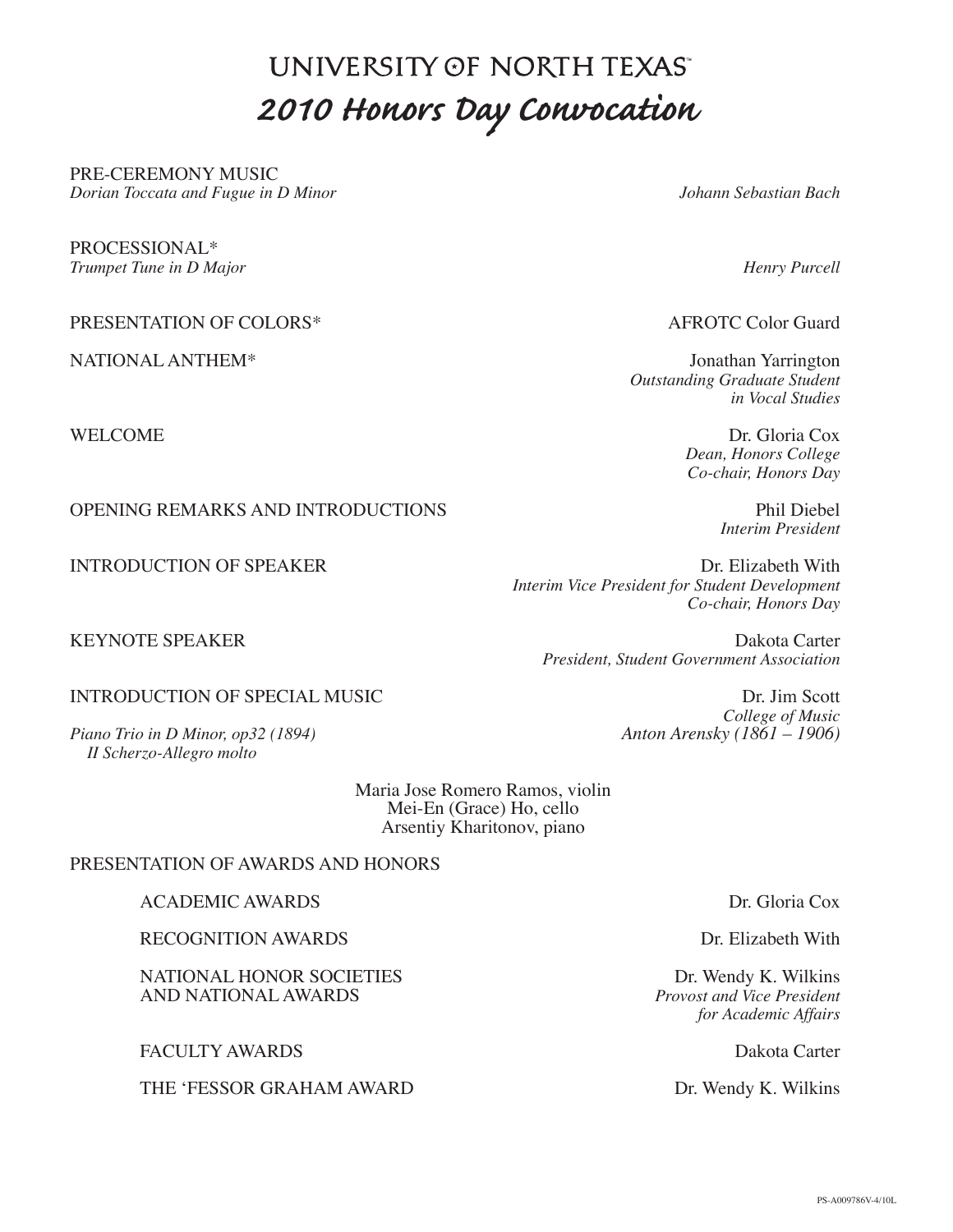ALMA MATER Andrew Nelson *Outstanding Undergraduate Student in Vocal Studies*

#### **Glory to the Green and White** *by Julia Smith*

*Singing Glory to the Green, Singing Glory to the White, For we know our University is striving for the right. Down the corridor of years, we'll forget the joys and tears, But North Texas, North Texas we love.*

RECESSIONAL\* *Toccata from Organ Symphony 5 Charles-Marie Widor*

\*Audience will please stand. Guests are invited to attend the reception in the Grand Lobby immediately following the Convocation

## *Awards Presented by Academic Departments*

## *College of Arts and Sciences*

*BIOLOGICAL SCIENCES* David R. Redden Pre-Professional Award Josh Morales<br>
David R. Redden Pre-Professional Award Award Award Award Award Award Award Award Award Award Award Award Award David R. Redden Pre-Professional Award Gladys Crawford Award for Medical Technology/Cytotechnology Christine Tavakoli

#### *CHEMISTRY*

George Vaughn Memorial Award<br>George Vaughn Memorial Award Bhaskar Chilukuri<br>Bhaskar Chilukuri George Vaughn Memorial Award William Hoffmann (William Hoffmann (William Hoffmann (William Hoffmann (William Hoffmann (William Hoffmann (William Hoffmann (William Hoffmann (William Hoffmann (William Hoffmann (William Hoffm James L. Carrico Award Robert Wade Brown Award Stuart Spiker Stuart Spiker Stuart Spiker

#### *COMMUNICATION STUDIES*

Outstanding Achievement in Debate Award **Daniel Rowe**<br>
Outstanding Graduate Student in Communication Studies Award **Daniel Rowe**<br>
Racquel Polanco Outstanding Graduate Student in Communication Studies Award Racquel Polanco<br>
Outstanding Undergraduate Student in Communication Studies Award Hannah Novak Outstanding Undergraduate Student in Communication Studies Award Outstanding Graduate Student Service Award in Communication Studies Garret Castleberry Outstanding Undergraduate Student Service Award in Communication Studies Elizabeth Nguyen<br>Ted Colson Award for Excellence in Performance Studies **Elizabeth Studies** Blake McDaniel Ted Colson Award for Excellence in Performance Studies

#### *DANCE AND THEATRE*

Outstanding Student in Dance Award **Kandice Stehlik** Kandice Stehlik Outstanding Student in Dance Award Carissa Topham Outstanding Student in Theatre Award Chris Barr Outstanding Student in Theatre Award Kaori Imai<br>
Outstanding Student in Theatre Award Kaori Imai<br>
Greg Wilson Outstanding Student in Theatre Award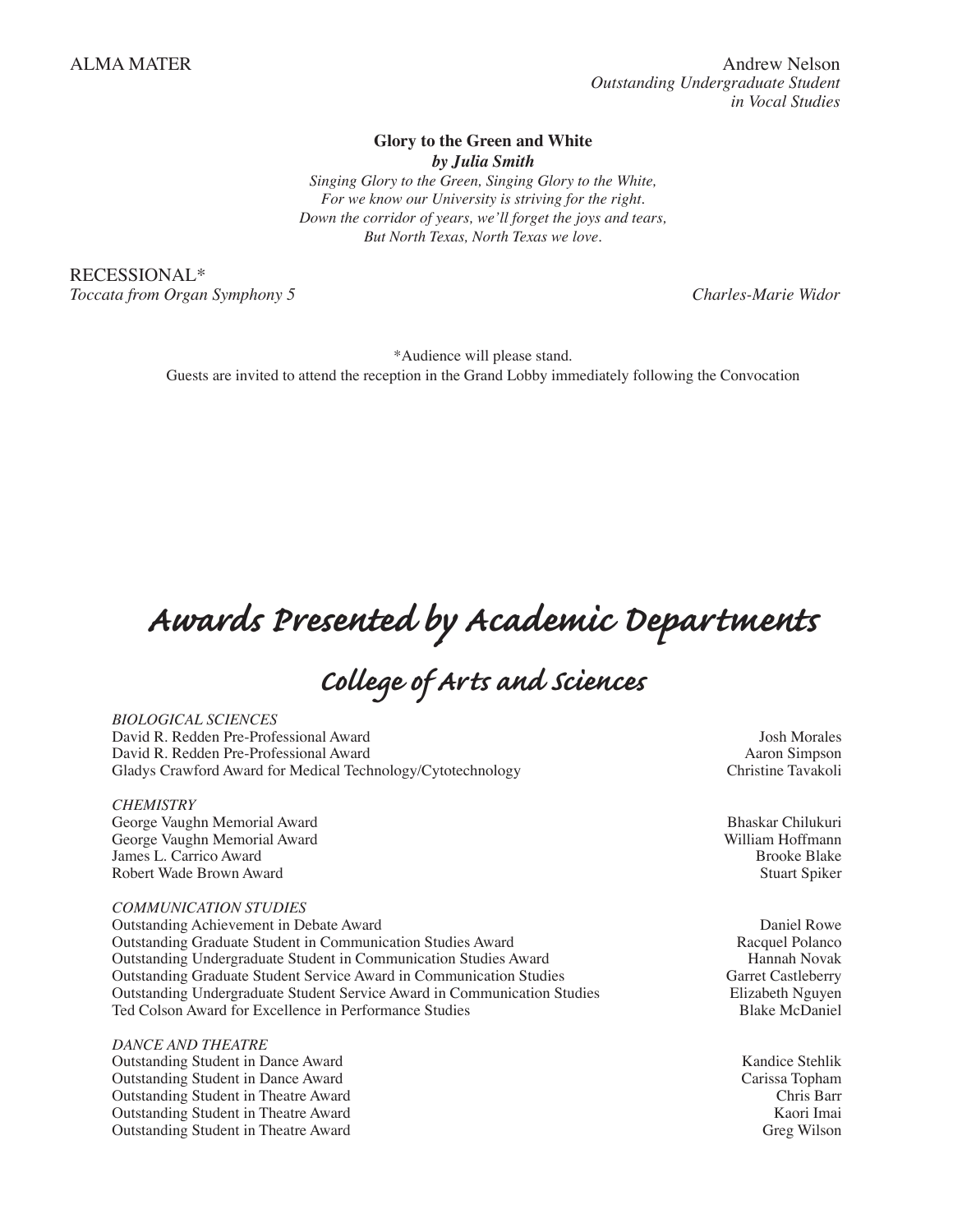#### *ECONOMICS*

Jack Johnson Award for Top BA/BS Graduate in Economics<br>Jack Johnson Award for Top BA/BS Graduate in Economics Kari Routh Jack Johnson Award for Top BA/BS Graduate in Economics Kari Routh<br>The Top BBA in Economics Award Soshua Mitzel The Top BBA in Economics Award

#### *FOREIGN LANGUAGES AND LITERATURES*

Outstanding Graduate Student in French Award<br>
Outstanding Undergraduate Student in French Award Mark and Alton Bowman Outstanding Undergraduate Student in French Award Alton Bowman Alton Bowman (Alton Bowman Award Alton Bowman Award Alton Bowman (Alton Bowman Award Alton Bowman Award Alton Bowman (Alton Bowman Award Alton Bowman Award Alt Outstanding Undergraduate Student in German Award Outstanding Graduate Student in Spanish Award Nietz and Student and Mirna Alvarez Outstanding Undergraduate Student in Spanish Award Cynthia Salas

#### *GEOGRAPHY*

Outstanding Graduate Geography Award<br>
Outstanding Undergraduate Geography Award<br>
Outstanding Undergraduate Geography Award Outstanding Undergraduate Geography Award

#### *HISTORY*

Outstanding Doctoral Student in History Award Courtney Welch Outstanding Doctoral Student in History Award<br>
Outstanding Master's Student in History Award **Department Construction** Derek Boetcher Outstanding Master's Student in History Award<br>
Outstanding Master's Student in History Award Master's Student in History Award Paul Strietelmeier Outstanding Master's Student in History Award Outstanding Undergraduate Student in History Award Buddy Caperton Outstanding Undergraduate Student in History Award<br>
Gwendolyn Edward Gil Samples Award for Best Undergraduate Paper/Department of History **Student Student Student Container** Gil Samples Award for Best Undergraduate Paper/Department of History

#### *MATHEMATICS*

Outstanding Graduate Student in Mathematics Award Vincent Kieftenbeld Outstanding Undergraduate Student in Mathematics Award James Pascoe Outstanding Undergraduate Student in Secondary Mathematics Teaching **Andreea Popa**<br>
Outstanding Undergraduate Student in Secondary Science Teaching **Andree** Pranklin Outstanding Undergraduate Student in Secondary Science Teaching

#### *PHILOSOPHY AND RELIGION STUDIES*  John Kimmey Memorial Scholarship Award Josh McNutt

#### *PHYSICS*

L.F. Connell Award in Physics Javier Rocha Outstanding Senior Physics Major Award Sean Guthrie Sean Guthrie Sean Guthrie

#### *PSYCHOLOGY*

Bonney Award for Outstanding Student in Psychology Sara Pollard Sara Pollard Ladenberger Honor Student in Psychology Award Courtney Prather Outstanding Graduate Student in Psychology Award Outstanding Undergraduate Student in Psychology Award Carla Cook<br>
Dr. G. Frank Lawlis Scholarship Award Kyle Page Dr. G. Frank Lawlis Scholarship Award Kyle Page (Kyle Page 2014)<br>Anna Wright Memorial Scholarship Award (Kyle Page 2014) Anna Wright Memorial Scholarship Award<br>
Psi Chi Award in Psychology<br>
Jaime Goldstein Psi Chi Award in Psychology

#### *RADIO/TV/FILM*

Outstanding Graduate Student Award in Radio/Television/Film Jennifer Yepez<br>
Outstanding MFA Graduate Student Award in Radio/Television/Film Jerry Westergaard Outstanding MFA Graduate Student Award in Radio/Television/Film Jerry Westergaard<br>
Outstanding Undergraduate Student Award in Radio/Television/Film Jerry Corbin Perkins Outstanding Undergraduate Student Award in Radio/Television/Film Graduate Student Academic Excellence Award in Radio/Television/Film Anthony Tran MFA Graduate Student Academic Excellence Award in Radio/Television/Film Scott Thurman<br>Undergraduate Student Academic Excellence Award in Radio/Television/Film Robert Boler Undergraduate Student Academic Excellence Award in Radio/Television/Film

#### *SPEECH AND HEARING SCIENCES*

Outstanding Doctoral Student Award in Audiology Timothy Jaquez Outstanding Graduate Student in Speech and Language Pathology Award **Jordan Inglis**<br>Outstanding Undergraduate Student Award in Speech and Hearing Sciences Rebecca Cockerhamt Outstanding Undergraduate Student Award in Speech and Hearing Sciences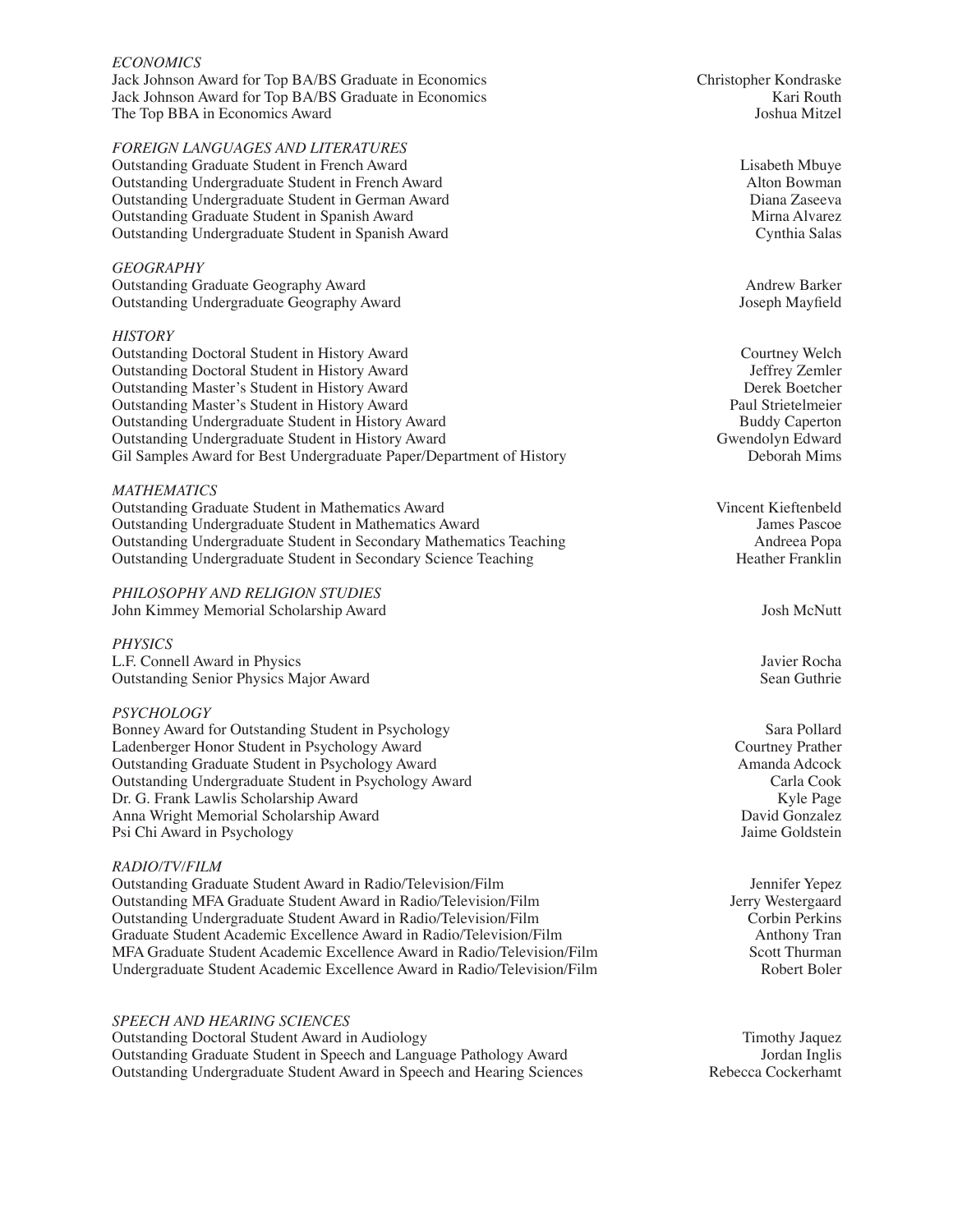## *College of Business*

#### *ACCOUNTING*

Outstanding Doctoral Student in Accounting Award Shani Robinson Outstanding Graduate Student in Accounting Award Russell Perry Russell Perry Outstanding Undergraduate Student in Accounting Award Ross Drapalski Federation of Schools of Accountancy Award **Aleksandar Jovanovic** Aleksandar Jovanovic Outstanding Tax Student Award Brittany Cicero Brittany Cicero Texas Society of CPA's in Accounting Excellence Award Qin Sun Qin Sun Qin Sun

*FINANCE, INSURANCE, REAL ESTATE AND LAW* Wall Street Journal Student Achievement Award Robert Morris Outstanding Master's Student in Finance Award **Amit Patel** Amit Patel Amit Patel Outstanding Student in Finance Award<br>
Outstanding Student in Financial Services-Academic Achievement Award Cary Cates<br>
Cary Cates Outstanding Student in Financial Services-Academic Achievement Award Outstanding Student in Financial Services-Exceptional Scholarship Award Michael Handal Handal Joe D. Hefner Award in Insurance Mark Perzi Outstanding Student Risk Management and Insurance Cassandra Wilcox Outstanding Master's Student in Real Estate Award Justin Harmel Outstanding Student in Real Estate Award Chelsey Hayes

#### *INFORMATION TECHNOLOGY AND DECISION SCIENCES*

Business Computer Systems Ph.D. Scholar Award **Oyku Isik** Oyku Isik Business Computer Systems Master's Scholar Award Rigel Blackwell Rigel Blackwell Business Computer Systems Undergraduate Scholar Award John Crawford Management Science Ph.D. Scholar Award Leticia Anaya<br>
Management Science Master's Scholar Award Chad Rose Chad Rose Management Science Master's Scholar Award Master's Decision Technology Scholar Award Idir Azzi Master's Information Technology Scholar Award Jun Lee Outstanding Management Information Systems Major Award Rebecca Laney Undergraduate BS/BCIS Scholar Award Rojan Thapa Undergraduate Decision Sciences Scholar Award Mark Graunke Mark Graunke

#### *MANAGEMENT*

Outstanding Graduate Student in Health Services Management Award Jeremy Deaver Outstanding Graduate Student in Operations and Supply Management Award David Barron Outstanding Graduate Student in Organizational Behavior and Human Resource Management Award<br>
standing Graduate Student in Strategic Management Award **Allyson Livengood** Pat Kinder Outstanding Graduate Student in Strategic Management Award Outstanding Undergraduate Student in Entrepreneurship Award Joshua Goler Outstanding Undergraduate Student in Organizational Behavior and Human Resource Management Award **Brittany Caldwell** Brittany Caldwell Outstanding Undergraduate Student in Organizational Behavior and Human Resource Management Award<br>
standing Undergraduate Student in Operations and Supply Chain Management Award Valrie Rouell Outstanding Undergraduate Student in Operations and Supply Chain Management Award

## *College of Education*

*TEACHER EDUCATION AND ADMINISTRATION*  Ben E. Coody Outstanding Student Teacher in Secondary Education Award Paula Bautista Betty O. Mason Outstanding Student Teacher in Elementary Education Award Monica Daniel<br>Early Childhood Education Doctoral Award Travis Davis Early Childhood Education Doctoral Award Outstanding Undergraduate Student Award in Early Childhood Education (EC-4) Sara Montejano Outstanding Undergraduate Student in Elementary Education Award (Grades 4-8) Nicole Peters Outstanding Post Baccalaureate Secondary Education Student Award Leslie Snethen<br>
Outstanding Undergraduate Secondary Education Student Award Matthew Suomi Outstanding Undergraduate Secondary Education Student Award Outstanding Doctoral Student Award in Curriculum and Instruction Carole Anne Hayata<br>Outstanding Master's Student Award in Curriculum and Instruction Melissa Cowles Outstanding Master's Student Award in Curriculum and Instruction Outstanding Doctoral Student in Educational Administration Award Nate Carman Nate Carman Outstanding Master's Student in Educational Administration Award Be Teng Outstanding Master's Student in Educational Administration Award – UNT Dallas Lauren Eastburn Outstanding Doctoral Student in Reading Education Award Juan Araujo Outstanding Master's Student in Reading Education Award Grace Thompson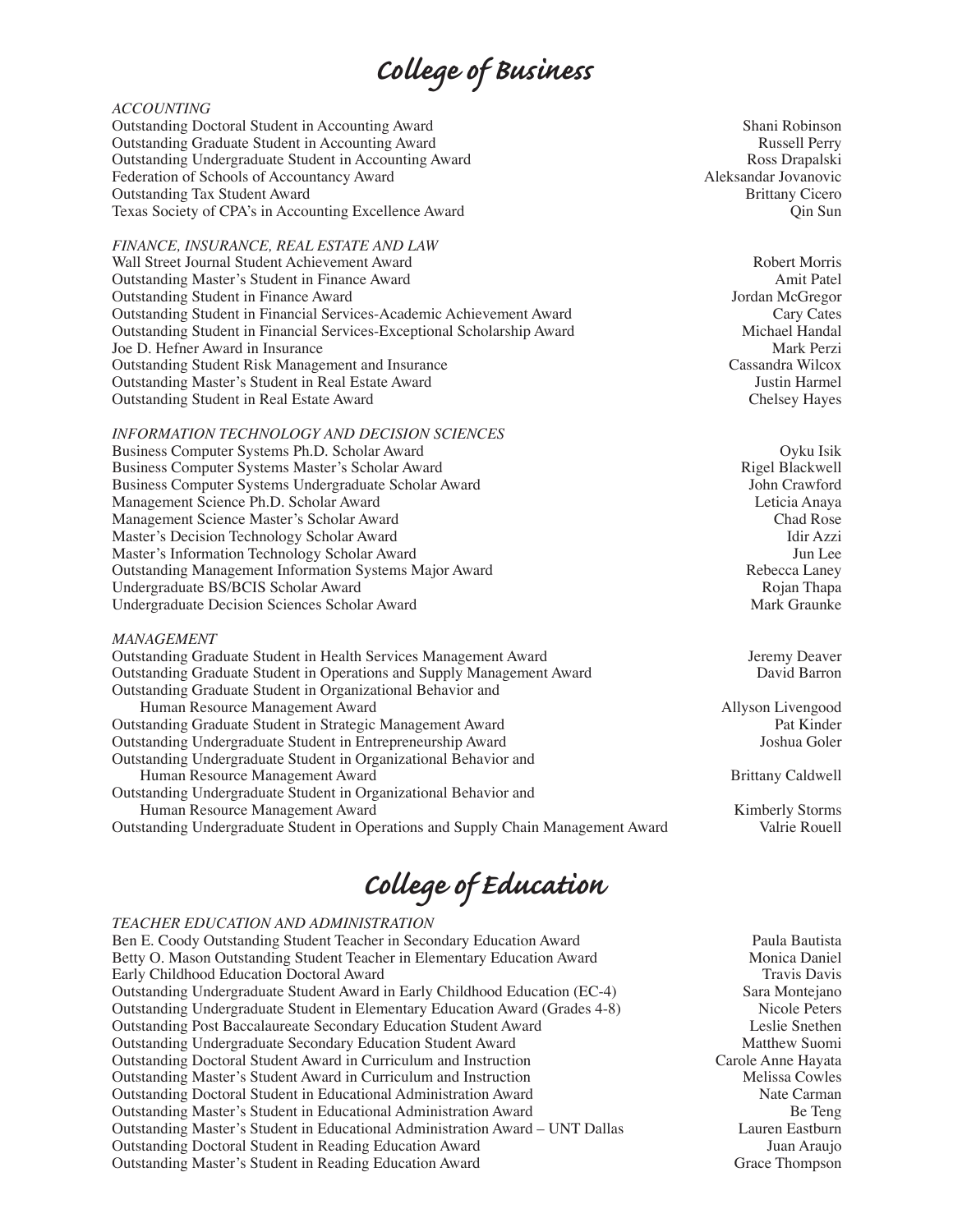Outstanding Post Baccalaureate Student in Bilingual Education Award Rebecca Outlaw<br>
Outstanding Student in EC-6 Bilingual Education Award Stephanie Cisneros Outstanding Student in EC-6 Bilingual Education Award Stephanie Cisneros<br>
Outstanding Post Baccalaureate Student in ESL Education Award Stephanie Cisneros<br>
Jieun Park Outstanding Post Baccalaureate Student in ESL Education Award Outstanding Student ELA/ESL 4-8 Award Lauren Fowler Outstanding Superintendent Certification Student Award Diedre Parish

## *College of Engineering*

#### *COMPUTER SCIENCE AND ENGINEERING*

Outstanding Ph.D. Student in Computer Science and Engineering Award Chengyang Zhang Outstanding Master's Student in Computer Engineering Award Outstanding Undergraduate Student in Computer Engineering Award Juan Franco Outstanding Master's Student in Computer Science Award<br>Outstanding Undergraduate Student in Computer Science Award Katherine Gallets Outstanding Undergraduate Student in Computer Science Award Outstanding Undergraduate Student in Information Technology Award Allan Anderson

#### *ENGINEERING TECHNOLOGY*

Outstanding Graduate Student in Science in Engineering Systems Award Yujie Chen Outstanding Undergraduate Student in Construction Engineering Technology Award Joel Bolz Outstanding Undergraduate Student in Electrical Engineering Technology Award Outstanding Graduate Student in Mechanical Engineering Technology Award Scott Ebbert Outstanding Undergraduate Student in Manufacturing Engineering Technology Award John Rinehart

*College of Information*

#### *LEARNING TECHNOLOGIES*

Learning Technologies Outstanding Ph.D. Student Award Animedia and Anjum Najmi<br>
Learning Technologies Outstanding Ph.D. Student Award Animedia and Anjum Najmi Learning Technologies Outstanding Ph.D. Student Award [1984] Joanna Shaw Joanna Shaw Joanna Shaw Jearning Technologies Outstanding Technologies M.S. Student Award Jenny Sonja Helena Wakefield Learning Technologies Outstanding Technologies M.S. Student Award Jenny Sonja Helena Wakefield<br>Learning Technologies Outstanding M.S. Student Award Mariya Cvetanova Gavrilova Learning Technologies Outstanding M.S. Student Award<br>Learning Technologies Outstanding Undergraduate Student Award Mariya Cvetanova Gavrilova<br>Patricia Graham Learning Technologies Outstanding Undergraduate Student Award

#### *LIBRARY AND INFORMATION SCIENCES*

Outstanding Student Award in Information Science **Ryan Knudson** Ryan Knudson Outstanding Student Award in Library Science Kristi Starr<br>
Lis and Phil Turner Award for Best Paper<br>
Cassidy Company Science Research Starr (1999) Lis and Phil Turner Award for Best Paper and Phil Turner Award for Best Paper and Phil Turner Award for Best Project and Phil Turner Award for Best Project and Phil Turner Award for Best Project and Phil Dennis Cassidy and Lis and Phil Turner Award for Best Project Lis and Phil Turner Award for Best Project and Phil Turner Award for Best Project Jarvis Sims<br>
Lis and Phil Turner Award for Best Project and Phil Turner Award for Best Project and Phil Turner Award for Best Project Lis and Phil Turner Award for Best Project<br>
Lis and Phil Turner Award for Best Project 
Recita Unit and Phil Turner Award for Best Project

Recita Unit and Phil Turner Award for Best Project Lis and Phil Turner Award for Best Project

*College of Music*

*COMPOSITION* Outstanding Music Composition Studies Graduate Student Award Gregory Dixon Outstanding Music Composition Studies Undergraduate Student Award Cody Forrest

*CONDUCTING AND ENSEMBLES* Outstanding Graduate Student in Conducting and Ensembles Award Andre Feagin Andre Feagin

#### *INSTRUMENTAL STUDIES*

Outstanding Graduate Student Student in Brass Award Christopher Buckley<br>Outstanding Undergraduate Student in Brass Award Andrew Jones Outstanding Undergraduate Student in Brass Award

#### *JAZZ STUDIES*

Outstanding Graduate Student in Jazz Studies Award Luke Brimhall Outstanding Undergraduate Student in Jazz Studies Award Sean Jones

#### *KEYBOARD STUDIES*

Outstanding Graduate Student in Organ Award **I-Fang Chiang Chiang** I-Fang Chiang Outstanding Undergraduate Student in Organ Award Robert Dicks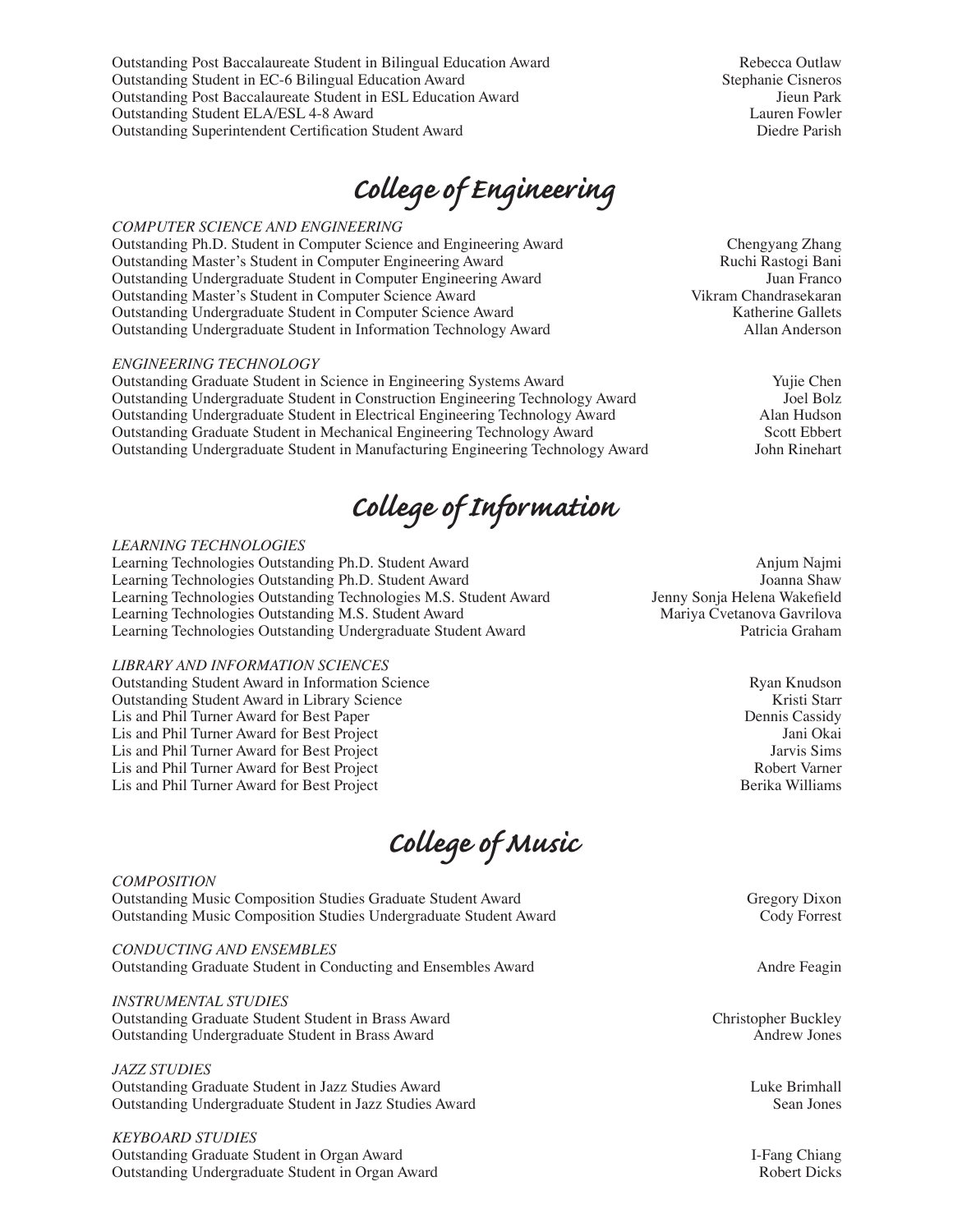#### *MUSIC EDUCATION*

Outstanding Music Education Graduate Student Award Courtney Barnes Outstanding Music Education Undergraduate Student Award

#### *MUSIC HISTORY, THEORY, AND ETHNOMUSICOLOGY*

Outstanding Graduate Student Award in Music History Clare Carrasco Outstanding Service to the Division of Music History, Theory, and Ethnomusicology Award Kimary Welsh Outstanding Graduate Student in Music Theory Award<br>
Outstanding Undergraduate Student in Music Theory Award Colin Davis<br>
Garrett Scholberg Outstanding Undergraduate Student in Music Theory Award

#### *VOCAL STUDIES*

Outstanding Graduate Student in Vocal Studies Award Jonathan Yarrington Outstanding Undergraduate Student in Vocal Studies Award Andrew Nelson Andrew Nelson

## *College of Public Affairs and Community Service*

#### *ANTHROPOLOGY*

Larry L. Naylor Outstanding Student in Anthropology Award John Good Academic Achievement Award in Anthropology **Rachel Conway** Rachel Conway Academic Achievement Award in Anthropology Tabitha Dye Academic Achievement Award in Anthropology **Kendra Harrell** Kendra Harrell Academic Achievement Award in Anthropology Stephen Roberts Academic Achievement Award in Anthropology **Angelica Whitehurst** Angelica Whitehurst

|  | APPLIED GERONTOLOGY |
|--|---------------------|
|--|---------------------|

Applied Gerontology Faculty Award for Doctoral Academic Excellence Kimberly Mathis Applied Gerontology Faculty Award for Master's Academic Excellence Lakiesha Henderson Applied Gerontology Faculty Award for Academic Excellence for Undergraduate Student in Applied Gerontology Award Maril Brown

#### *BEHAVIOR ANALYSIS*

Outstanding Graduate Student in Behavior Analysis Award April Becker April Becker Outstanding Graduate Student in Behavior Analysis Award Jonathan Friedel Outstanding Graduate Student in Behavior Analysis Award Sarah Pickleman Sarah Pickleman Outstanding Undergraduate Student in Applied Behavior Analysis Award Corey Sargent Outstanding Undergraduate Student in Applied Behavior Analysis Award Kay Treacher

#### *CRIMINAL JUSTICE*

Outstanding Criminal Justice Student Award Cari Heinen

#### *PUBLIC ADMINISTRATION*

Outstanding PADM Ph.D. Student Award Eliot Jennings Outstanding PADM MPA Student Award<br>
John Maxwell Outstanding EADP Student Award Rachel Yedlowski Robert Monaghan John Maxwell Outstanding EADP Student Award John Maxwell Outstanding EADP Student Award Ross LaFour Ross LaFour

*REHABILITATION, SOCIAL WORK AND ADDICTIONS* Fannie Belle Gaupp Award for the Outstanding Student in Social Work Ida Wilson Outstanding Graduate Student in Rehabilitation<br>
Outstanding Undergraduate Student in Rehabilitation Russell Griffin<br>
Marcia Watzelova Outstanding Undergraduate Student in Rehabilitation

*SOCIOLOGY* Hiram J. Friedsam Award for the Outstanding Sociology Doctoral Student Joseph Comeau The Outstanding Sociology Master's Student Award **Australian Controllery Acity** Avital Rosenbaum The Leonard G. Benson Award for Outstanding Sociology Undergraduate Student Gracie Castillos

*College of Visual Arts and Design*

*DESIGN* Outstanding Senior in Communication Design Award Bryan Barnes Bryan Barnes Fashion Design Outstanding Senior Award Trista Barker Trista Barker Interior Design Outstanding Senior Award Stephen Walsh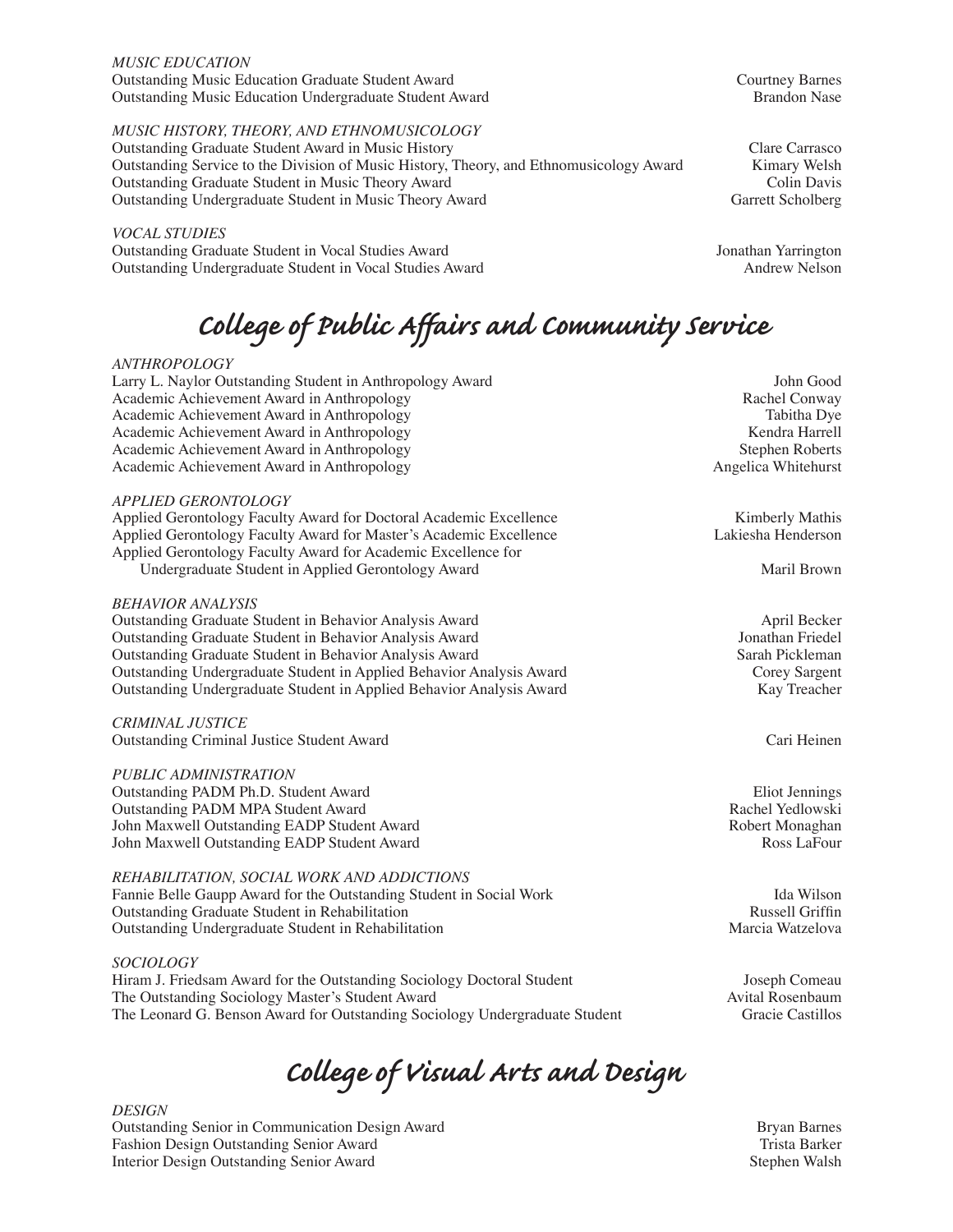*STUDIO ART* Outstanding Graduate Student in Studio Art Award<br>
Outstanding Graduate Student in Studio Art Award Naomi Adams<br>
Loring Taoka Outstanding Graduate Student in Studio Art Award Outstanding Undergraduate Student in Studio Art Award Liss LaFleor

## *Honors College*

David B. Kesterson Award for Outstanding Honors College Student Brooke Blake Blake

David B. Kesterson Award for Outstanding Honors College Student Sean Guthrie Sean Guthrie

David B. Kesterson Award for Outstanding Honors College Student Form of Tody Huddleston

David B. Kesterson Award for Outstanding Honors College Student Marcelo Ostria

David B. Kesterson Award for Outstanding Honors College Student Kory Redding Kory Redding

David B. Kesterson Award for Outstanding Honors College Student Theorem Ahmed Siddiqi<br>David B. Kesterson Award for Outstanding Honors College Student Theorem Ahmed Siddiqi

David B. Kesterson Award for Outstanding Honors College Student

## *Frank W. and Sue Mayborn School of Journalism*

#### *NEWS*

Frank W. Mayborn Graduate Institute Outstanding News Graduate Student Award John Fulgencio Frank W. and Sue Mayborn School of Journalism Outstanding Academic News Student Abigail Allen<br>Frank W. and Sue Mayborn School of Journalism Outstanding Academic News Student Mark Campbell Frank W. and Sue Mayborn School of Journalism Outstanding Academic News Student Mark Campbell<br>Frank W. and Sue Mayborn School of Journalism Outstanding Academic News Student Holly Chapman Frank W. and Sue Mayborn School of Journalism Outstanding Academic News Student Frank W. and Sue Mayborn School of Journalism Outstanding Academic News Student Brooke Cowlishaw<br>Frank W. and Sue Mayborn School of Journalism Outstanding Academic News Student Alexandra Murphy Frank W. and Sue Mayborn School of Journalism Outstanding Academic News Student Alexandra Murphy<br>Frank W. and Sue Mayborn School of Journalism Outstanding Academic News Student Juan Guajardo Frank W. and Sue Mayborn School of Journalism Outstanding Academic News Student Frank W. and Sue Mayborn School of Journalism Outstanding Academic News Student Jayda Quincey *STRATEGIC COMMUNICATIONS* Frank W. Mayborn Graduate Institute Outstanding Strategic Communications Graduate Student Award Lindsey Coyne Frank W. and Sue Mayborn School of Journalism Outstanding Academic Strategic Communications Student Award Nedal Ahmed Nedal Ahmed Nedal Ahmed Nedal Ahmed Nedal Ahmed Nedal Ahmed Nedal Ahmed Nedal Ahmed Nedal Ahmed Nedal Ahmed Nedal Ahmed Nedal Ahmed Nedal Ahmed Nedal Ahmed Nedal Ahmed Ned Frank W. and Sue Mayborn School of Journalism Outstanding Academic Strategic Communications Student Award Katy Barr (Katy Barr (Katy Barr (Katy Barr (Katy Barr (Katy Barr (Katy Barr 1999) Frank W. and Sue Mayborn School of Journalism Outstanding Academic Strategic Communications Student Award Kara Fordyce Frank W. and Sue Mayborn School of Journalism Outstanding Academic Strategic Communications Student Award Lauren Grogan Frank W. and Sue Mayborn School of Journalism Outstanding Academic Strategic Communications Student Award **Hana Hanson** Hana Hanson Frank W. and Sue Mayborn School of Journalism Outstanding Academic Strategic Communications Student Award Katy Hartwick Frank W. and Sue Mayborn School of Journalism Outstanding Academic Strategic Communications Student Award Andrew Hawiszczak Frank W. and Sue Mayborn School of Journalism Outstanding Academic Strategic Communications Student Award Mehwish Jaffer Frank W. and Sue Mayborn School of Journalism Outstanding Academic Strategic Communications Student Award **Kristi Knight** Kristi Knight Frank W. and Sue Mayborn School of Journalism Outstanding Academic Strategic Communications Student Award Andy McCormick Andy McCormick Frank W. and Sue Mayborn School of Journalism Outstanding Academic Strategic Communications Student Award Sarah Minton Sarah Minton Frank W. and Sue Mayborn School of Journalism Outstanding Academic Strategic Communications Student Award **Ashley Moore** Ashley Moore Frank W. and Sue Mayborn School of Journalism Outstanding Academic Strategic Communications Student Award **International Student Award** Jessica Mullis Frank W. and Sue Mayborn School of Journalism Outstanding Academic Strategic Communications Student Award Tiffany Papagno Frank W. and Sue Mayborn School of Journalism Outstanding Academic Strategic Communications Student Award Maria Pugliese Frank W. and Sue Mayborn School of Journalism Outstanding Academic Strategic Communications Student Award Ashley Sears Ashley Sears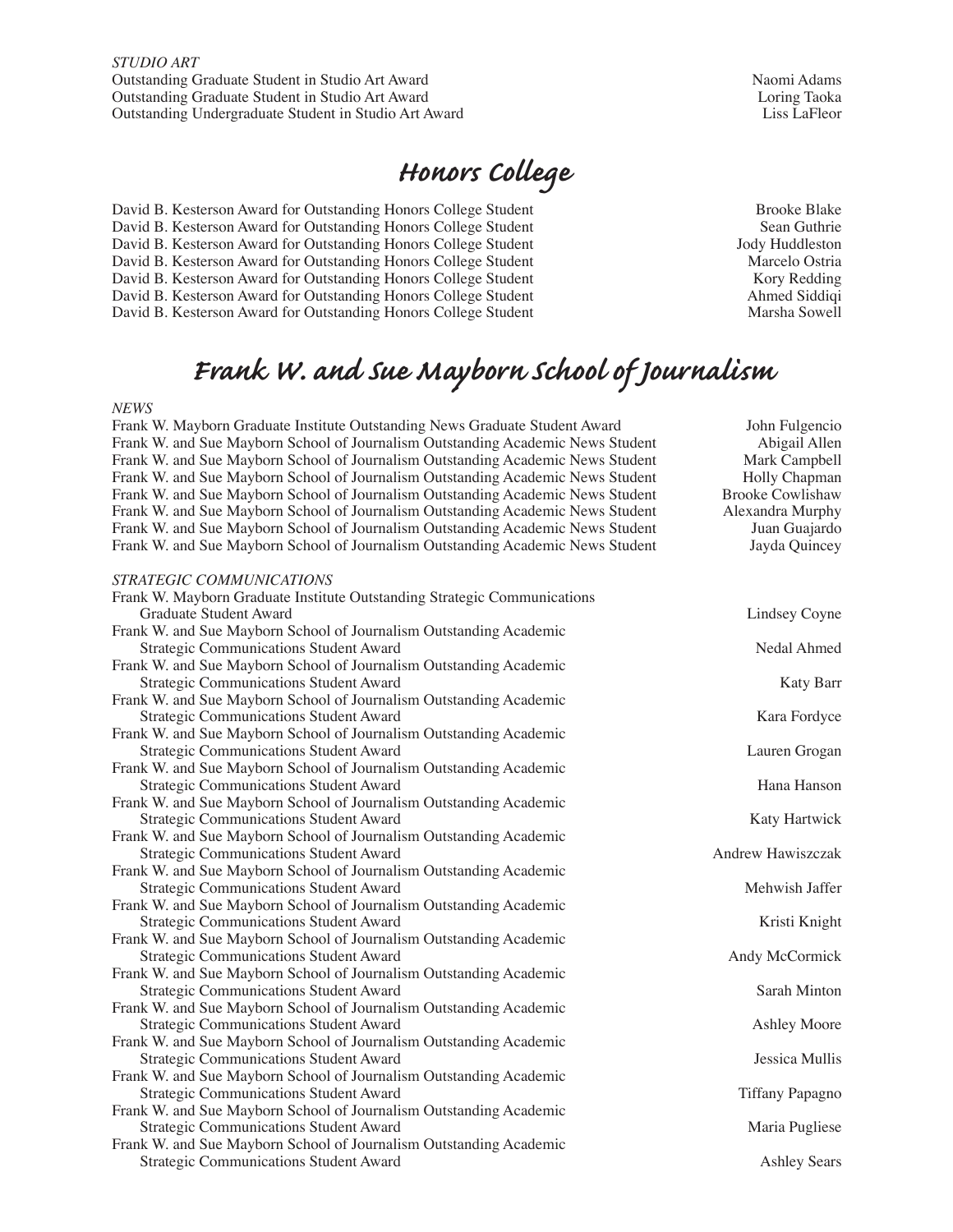## *School of Merchandising and Hospitality Management*

Highest Academic Achievement in Hospitality Management Award Gilpatrick Hornsby Highest Academic Achievement in Hospitality Management Award Tatsuya Kitami Outstanding Graduate Student in Hospitality Management Award Jackie Stevenson Outstanding Senior in Hospitality Management Award **Hannah Snowden** Hannah Snowden Highest Academic Achievement in Merchandising Award Tara Walker Outstanding Graduate Student in Merchandising Award Miranda Alvarado Miranda Alvarado Outstanding Senior in Merchandising Award Nicole Beatty Nicole Beatty

# *Recognition Awards Presented by Organizations/Committees Who's Who Among Students in American Universities and Colleges*

#### *Graduate Students*

Madelyn Anderson Laurie Long Kathryn Moss Mariya Gavrilova Luke Lybrand Florence Osuofa Edward Hockenberger Vaida Maleckaite Heriberto Urby Ibrahim Kekec Alexandra McCullough

#### *Undergraduate Students*

Jenna Adkinson James Kelley Whitley Poyser Andrew Amerson **Lucy Ledue** Rachel Rachel Rachel Rachel Rachel Rachel Rachel Rachel Rachel Rachel Rachel Rachel Rachel Rachel Rachel Rachel Rachel Rachel Rachel Rachel Rachel Rachel Rachel Rachel Rachel Rachel Rachel Rache Kerriann Britt **Tori Lee** Tori Lee **Monica Rivas** Rachel Caldwell **Example 20** Whitney Lee Andrew Robertson Jonathan Cao Woon Tyen Lim Chelsea Rockwell Rebecca Cockerham Savannah Loftus Crystal Samountry Britney Darnell **Drew Maudlin** Drew Maudlin Marsha Sowell Brenda Davila Jaazlynne McGill Emiline Stanton Rachel Fritz Brandon Nase Jessica Walker Morgan Hart **Kenneth Oguejiofor** Alix Williamson Phylicia Jasper Tosin Ogunjobi Ali Wozniak Brittany Johnson Marcelo Ostria Archie Wright

## *Athletic Awards*

Courtney Wright

Outstanding Female Varsity Athlete Award Ciara Smith Outstanding Male Varsity Athlete Award Collin Mangrum Outstanding Female Recreational Sports Athlete Award Jasia Russell Outstanding Male Recreational Sports Athlete Award Derek Ray

## *International Studies and Programs Awards*

Outstanding International Graduate Student Award Samuel Muwanguzi International Studies Outstanding Student Award Woon Tyen

*University Writing Awards*

Graduate Expository Prose Writing Award **Graduate Expository Prose Writing Award** Graduate Expository Prose Writing Award Kelly Ledbetter Undergraduate Expository Prose Writing Award<br>
Undergraduate Expository Prose Writing Award Sachson State Breithaupt<br>
Undergraduate Expository Prose Writing Award State Breithaupt Undergraduate Expository Prose Writing Award Graduate Poetry Writing Award Wayne Lee Gay Undergraduate Poetry Writing Award<br>
Graduate Short Story Writing Award Supervisory Awayne Lee Gay Graduate Short Story Writing Award Undergraduate Short Story Writing Award Amanda Adamez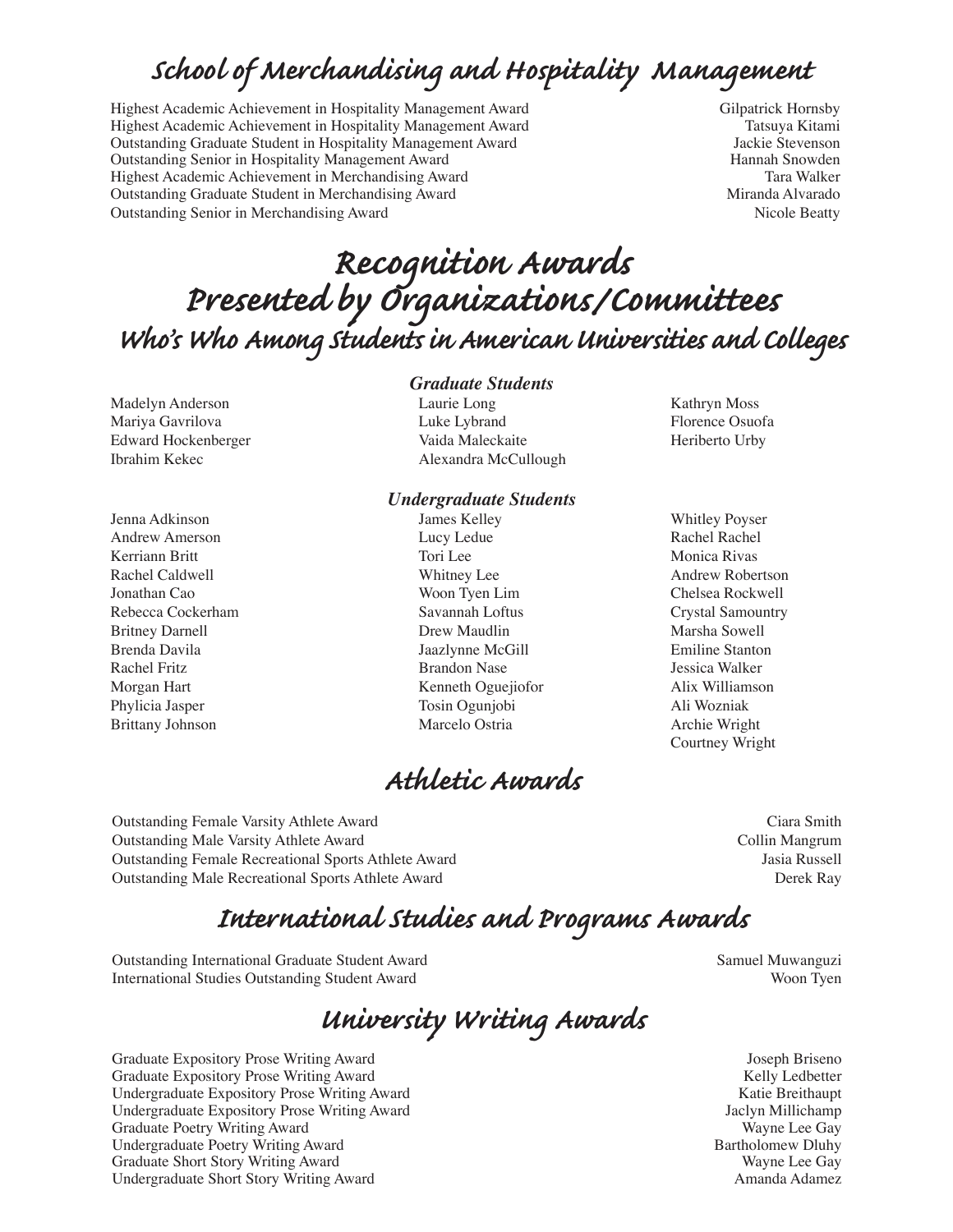## *Student Activities and Organization Awards*

Outstanding Student Leader Award Dakota Carter Student Organization Distinguished Service Award VolUNTeer League

### *National Honor Societies at UNT*

Alpha Chi Alpha Chi Sigma Alpha Epsilon Delta Alpha Epsilon Lambda Alpha Kappa Delta Alpha Lambda Delta Alpha Psi Omega Alpha Phi Sigma Beta Alpha Psi Beta Beta Beta Beta Gamma Sigma

Beta Phi Mu Chi Sigma Iota Chi Tau Epsilon Delta Phi Alpha Eta Kappa Nu Eta Sigma Delta Eta Sigma Gamma Eta Sigma Phi Golden Key International Kappa Delta Pi Kappa Tau Alpha

Lambda Pi Eta Mortar Board Mu Phi Epsilon National Society of Collegiate Scholars Omicron Delta Epsilon Order of Omega Phi Alpha Phi Alpha Theta Phi Kappa Phi Phi Sigma Pi

Phi Upsilon Omicron Pi Delta Phi Pi Sigma Alpha Psi Chi Rho Lambda Sigma Lota Rho Sigma Phi Omega Sigma Tau Delta Ta Alpha Pi Tau Sigma Upsilon Pi Epsilon

## *National Award Honorees*

*Recipients listed on insert page*

*Faculty Awards*

#### *OUTSTANDING TEACHING FELLOWS*

Amanda Kellogg **Department of English** 

Collin Pace **Department of Economics** William Grove-Fanning The Compact of Philosophy and Religion Studies Mary Stewart **Department of Teacher Education &** Administration

#### *STUDENT GOVERNMENT ASSOCIATION HONOR PROFESSORS*

Dr. Pierina Beckman Department of Spanish

 Dr. Arthur Goven Department of Biological Sciences Dr. Alan McClung **Department of Choral Conducting**  Dr. Elizabeth Oldmixon Department of Political Science Ms. Susan O'Rear Division of Music Education

*THE 'FESSOR GRAHAM AWARD* Dr. Gloria Cox *Dean, Honors College*

#### *Dakota Carter – Guest Spea ker*

Congratulations to Rustin Dakota Carter, Keynote Speaker for Honors Day. Everyone who knows Dakota-and almost everyone does-will agree that he is a talented and accomplished scholar, a gifted leader, and person of the finest character. Dakota is graduating *summa cum laude* in May 2010 with a bachelor's degree in political science, along with minors in biology, chemistry, and Spanish. He is currently serving as President of Student Government Association, the culmination of an undergraduate career during which he has held numerous leadership positions. Numerous honors have come his way, including selection for the Joint Admissions Medical Program and recognition with the David B. Kesterson Award as Outstanding Student in Honors College. Dakota was admitted to eight medical schools for Fall 2010 and will begin his studies in August towards becoming a physician.